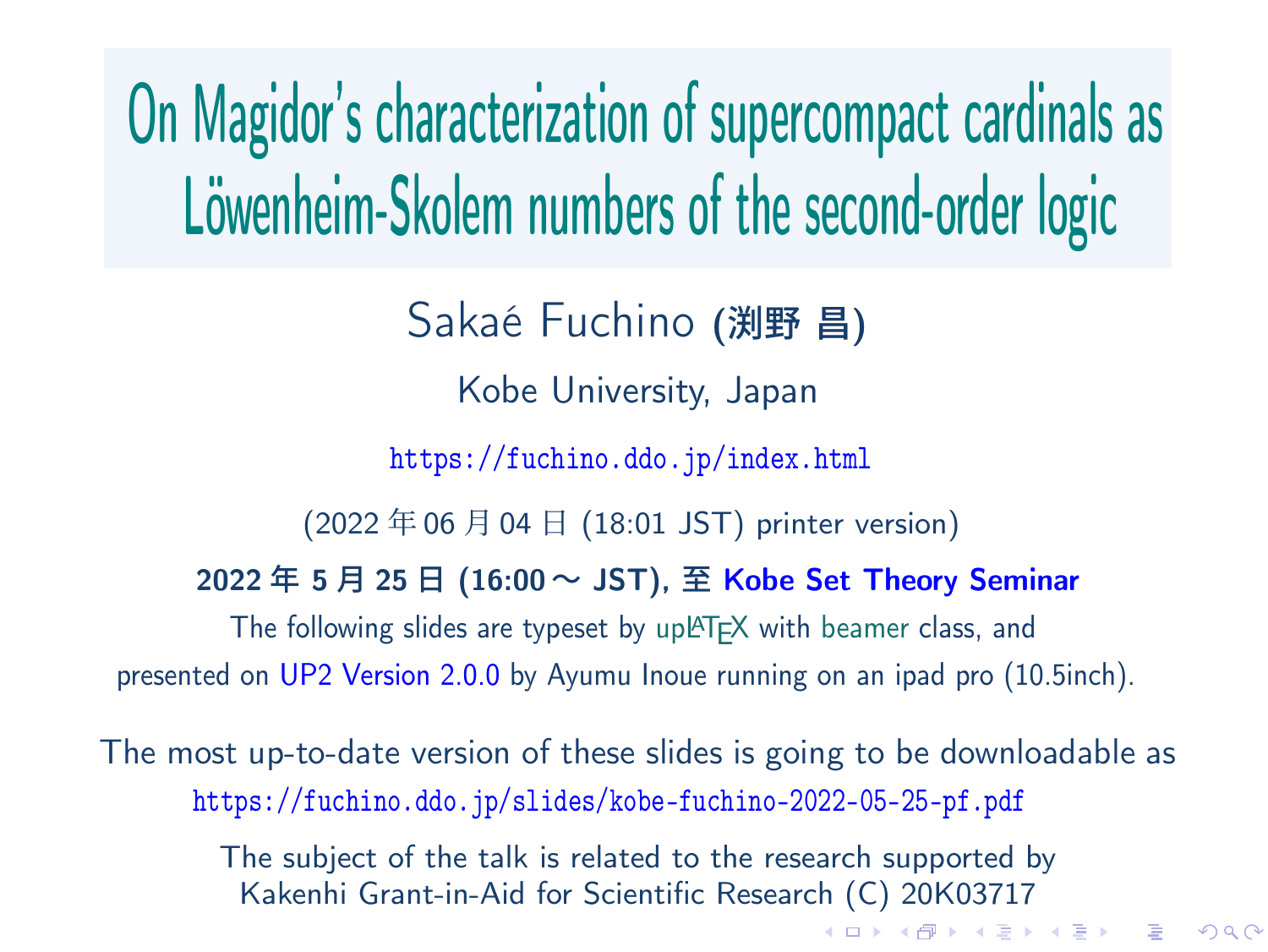Downward Löwenheim-Skolem Theorem for First-Order Logic Magido's Theorem (2/17)

- $\triangleright$  Notation: A structure  $\mathfrak A$  is a (first-order) structure of countable signature (if not mentioned otherwise).
- ▷ For a structure A, we denote with *|*A*|* the underlying set of A, and  $||\mathfrak{A}||$  the cardinality (of the underlying set) of **\x**.
	- Cf.: if *X* is a set, we denote with  $|X|$  the cardinality of *X*.

Theorem 1. (Downward Löwenheim-Skolem Theorem) For any uncountable cardinal  $\kappa$  and a structure  $\mathfrak A$  (of countable signature) if  $S \subseteq |\mathfrak{A}|$  is of cardinality  $\lt \kappa$ , then there is  $\mathfrak{B} \lt \mathfrak{A}$  s.t.  $S \subseteq |\mathfrak{B}|$ and  $||\mathfrak{B}|| < \kappa$ . □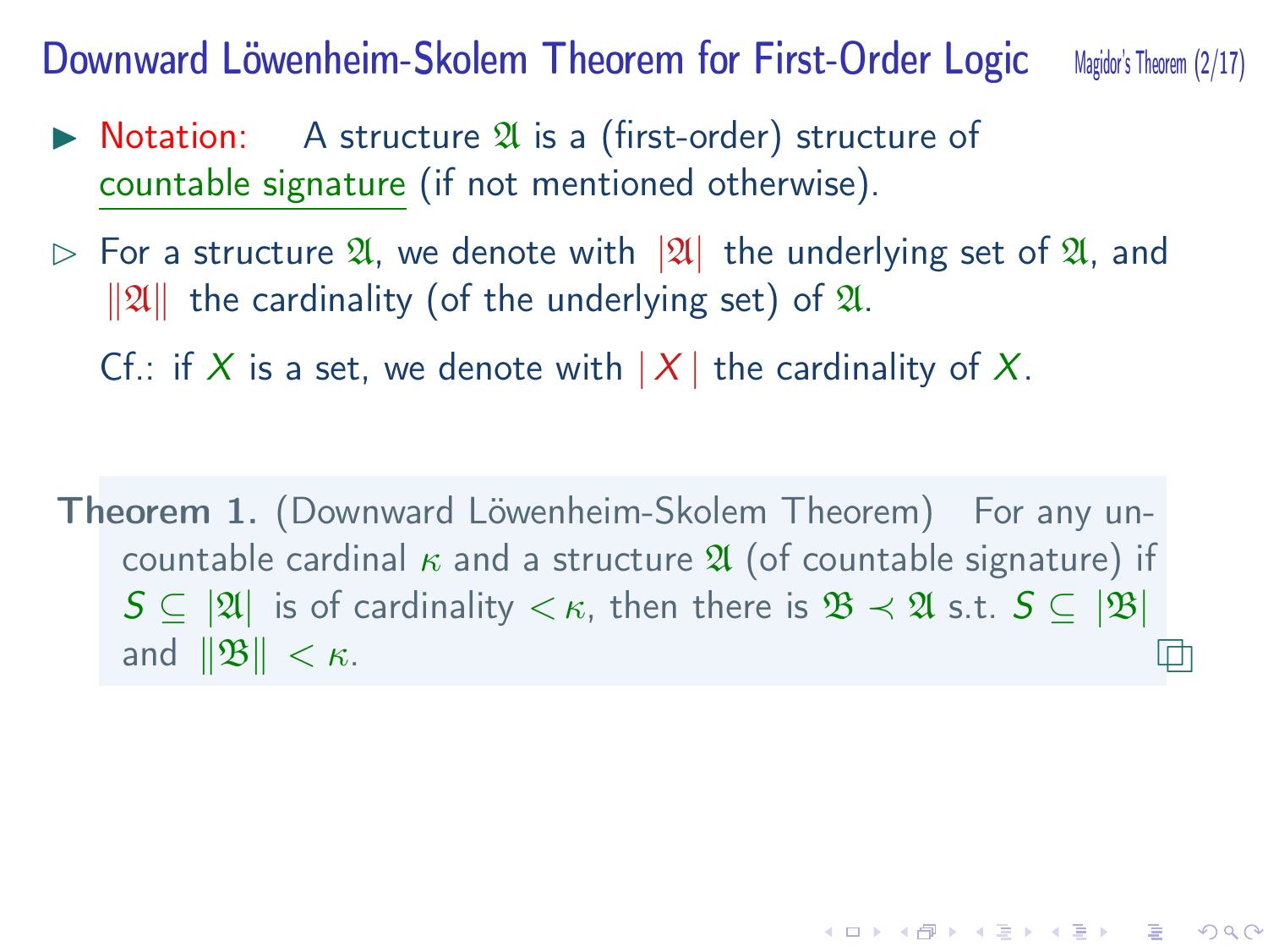#### Löwenheim-Skolem Spectrum of a Logic<br>Magidor's Theorem (3/17)

- ▶ Let *L* be a logic with a notion *≺<sup>L</sup>* of elementary substructure. The Löwenheim-Skolem spectrum of the logic *L* is defined as:
- LSS( $\mathcal{L}$ ) := { $\mu \in \mathsf{Card}$  : for any structure  $\mathfrak A$  of a countable signature and  $S \subseteq |\mathfrak{A}|$  with  $|S| < \mu$ , there is  $\mathfrak{B} \prec_{\mathcal{L}} \mathfrak{A}$  s.t.  $S \subseteq |\mathfrak{B}|$  and  $||\mathfrak{B}|| < \mu$ .
- ▷ Denoting the first-order logic with *L*, (the classical) Downward Löwenheim-Skolem Theorem can be reformulated as:

**Theorem 2.** LSS( $L$ ) = { $\kappa \in$  Card :  $\kappa \ge \aleph_1$ }.

Lemma 2a. For a logic *L* (with natural properties expected to a "logic"), we have

LSS( $\mathcal{L}$ ) = { $\mu \in$  Card : for any structure  $\mathfrak A$  with a signature of size  $< \mu$ , there is  $\mathfrak{B} \prec_{\mathcal{L}} \mathfrak{A}$  s.t.  $\|\mathfrak{B}\| < \mu$ .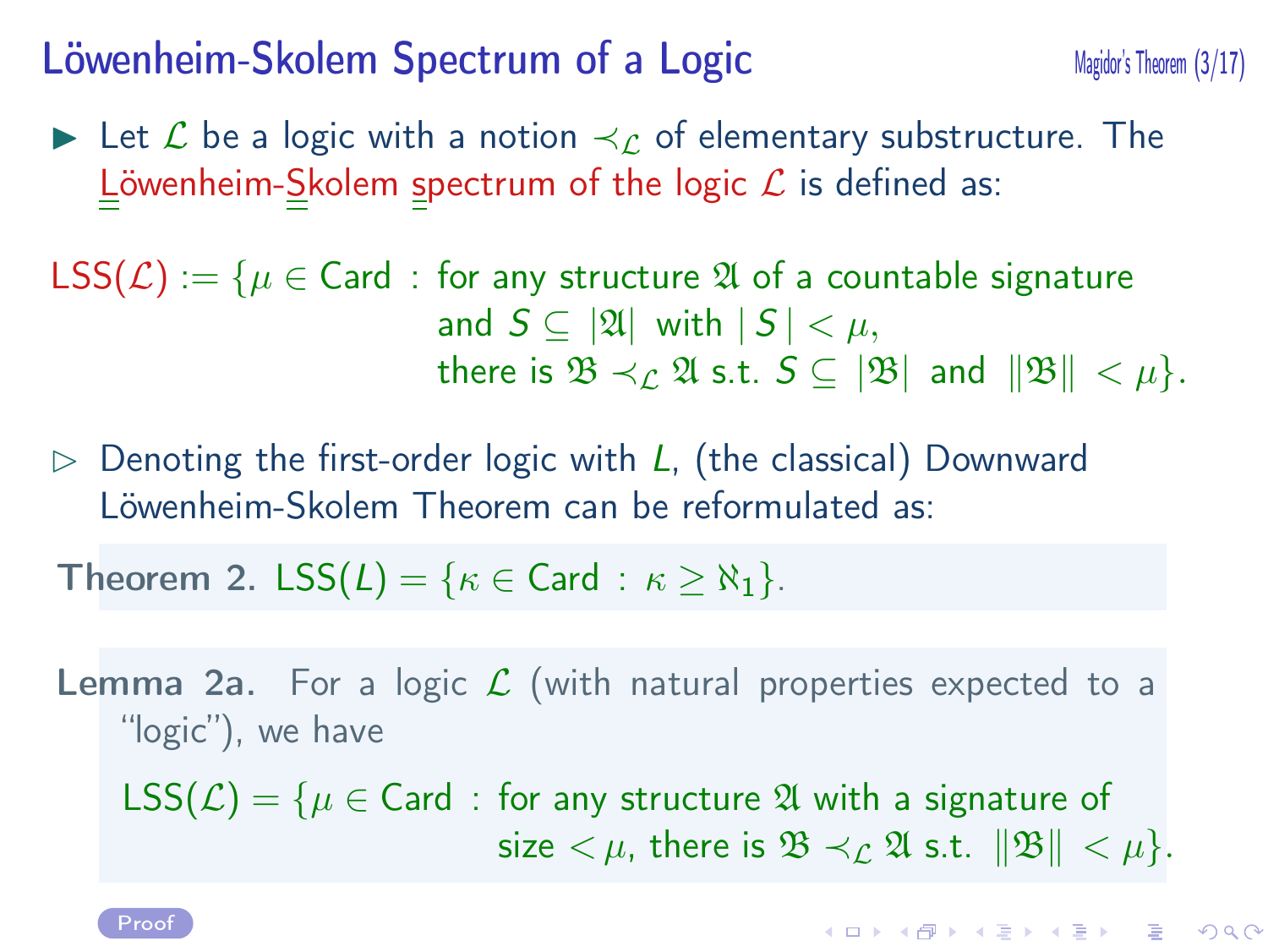## $\text{LSS}(\mathcal{L})$  is closed Magidor's Theorem  $(4/17)$

**Lemma 2b.** For any logic  $\mathcal{L}$ ,  $\text{LSS}(\mathcal{L})$  is a closed class of cardinals.

**Proof.** Suppose that  $\langle \kappa_\alpha : \alpha < \delta \rangle$  is a strictly increasing sequence in  $LSS(\mathcal{L})$  and  $\kappa = \sup_{\alpha < \delta} \kappa_{\alpha}$ . We want to show that  $\kappa \in LSS(\mathcal{L})$ .

▶ Suppose that  $\mathfrak{A}$  is a structure and  $\mathcal{S} \subseteq [ |\mathfrak{A}| ]^{<\kappa}$ . Let  $\alpha < \delta$  be s.t.  $|S| < \kappa_\alpha$ . Since  $\kappa_\alpha \in \textsf{LSS}(\mathcal{L})$ , there is a  $\mathfrak{B} \prec_{\mathcal{L}} \mathfrak{A}$  s.t.  $S \subseteq |\mathfrak{B}|$ and  $||\mathfrak{B}|| < \kappa_\alpha < \kappa$ . This shows that  $\kappa \in \text{LSS}(\mathcal{L})$ .  $\Box$  (Lemma 2b)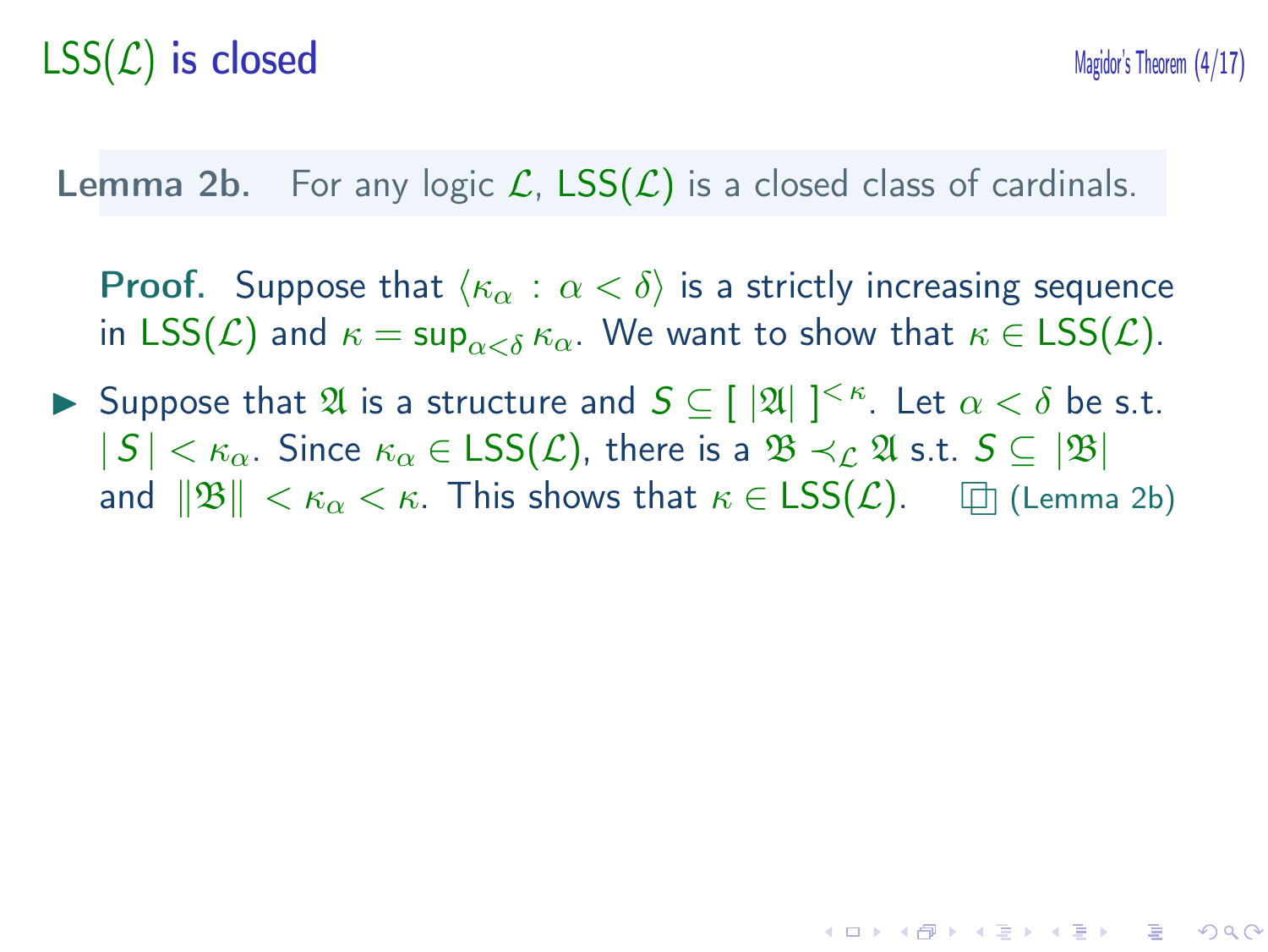Löwenheim-Skolem Spectrum of some non-first-order logics Magidor's Theorem (5/17)

- $\triangleright$  Let  $L(Q)$  be the logic obtained from the first-order logic by adding a new unary (first-order) quantifier *Q*. Interpretation:  $Qx$  ...  $\Leftrightarrow$  "there are uncountably many x s.t. ...".
- $\triangleright$  The proof of the following theorem was given in my previous talk at Tokyo Model Theory Seminar (see the [slides of the talk]):

Theorem  $3.LSS(L(Q)) = \{ \kappa \in Card : \kappa \geq \aleph_2 \}.$ 

 $\triangleright$   $\mathcal{L}^{\aleph_{0}}_{stat}$  is the monadic second order logic whose second-order variables run over countable subsets of the underlying set of the structure, with new quantifier with the quantification  $\mathit{stat} \; X$  , whose interpretation is "there are stationarily many  $X$  s.t. ..." second-order variable In my next talk, I will present some results about  $\text{LSS}(\mathcal{L}^{\text{N}_0}_{\text{stat}})$ . E.g.:

Theorem 4. (see Fuchino, Ottenbreit Maschio Rodrigues, and Sakai [2021]) For any  $n \in \mathbb{N}$ ,  $n \geq 2$ , the statement " $\aleph_n = \min \textsf{LSS}(\mathcal{L}^{\aleph_0}_{\textsf{stat}})$ " is independent from ZFC (modulo a large cardinal).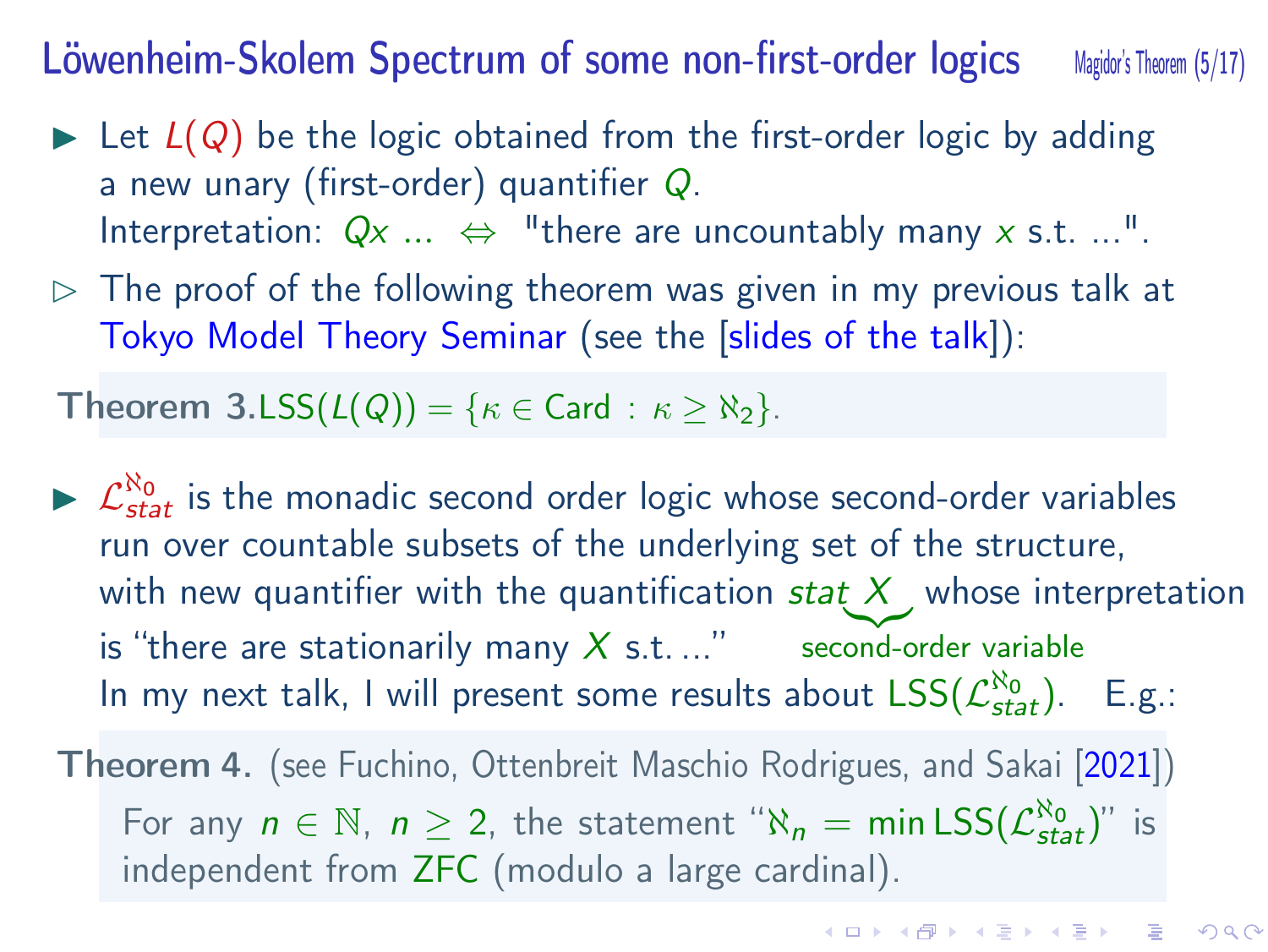#### Full second order logic Magidor's Theorem (6/17)

- $\blacktriangleright$   $\mathcal{L}^{\text{II}}$  denotes the (monadic, full) second-order logic with second-order variables *X*, *Y* , *Z* etc. running over all subsets of the underlying set of a structure. In addition to the constructs of the first-order logic, we have the symbol *ε* as a logical binary predicate and allow the expression "*x ε X*" for a first order variable *x* and a second-order variable *X* as an atomic formula. We also allow the quantification of the form "*∃X*" (and its dual "*∀X*") over the second-order variables *X*.
- $\rhd$  The relation symbol  $\varepsilon$  is interpreted as the (real) element relation and the interpretation of the quantifier  $\exists X$  in  $\mathcal{L}^{\text{II}}$  is defined by:

$$
\mathfrak{A} \models \exists X \varphi(a_0, ..., a_{m-1}, B_0, ..., B_{n-1}, X) \; : \Leftrightarrow
$$
  
\nthere exists a  $B \in \mathcal{P}(\mathfrak{A})$  s.t.  $\mathfrak{A} \models \varphi(a_0, ..., a_{m-1}, B_0, ..., B_{n-1}, B)$   
\nfor a first-order structure  $\mathfrak{A}$ , an  $\mathcal{L}^{\text{II}}$ -formula  $\varphi$  in the signature of  
\nthe structure  $\mathfrak{A}$  with  $\varphi = \varphi(x_0, ..., x_{m-1}, X_0, ..., X_{n-1}, X)$  where  
\n $x_0, ..., x_{m-1}$  and  $X_0, ..., X_{n-1}, X$  are first- and second-order vari-  
\nables,  $a_0, ..., a_{m-1} \in |\mathfrak{A}|$ , and  $B_0, ..., B_{n-1} \in \mathcal{P}(|\mathfrak{A}|)$ .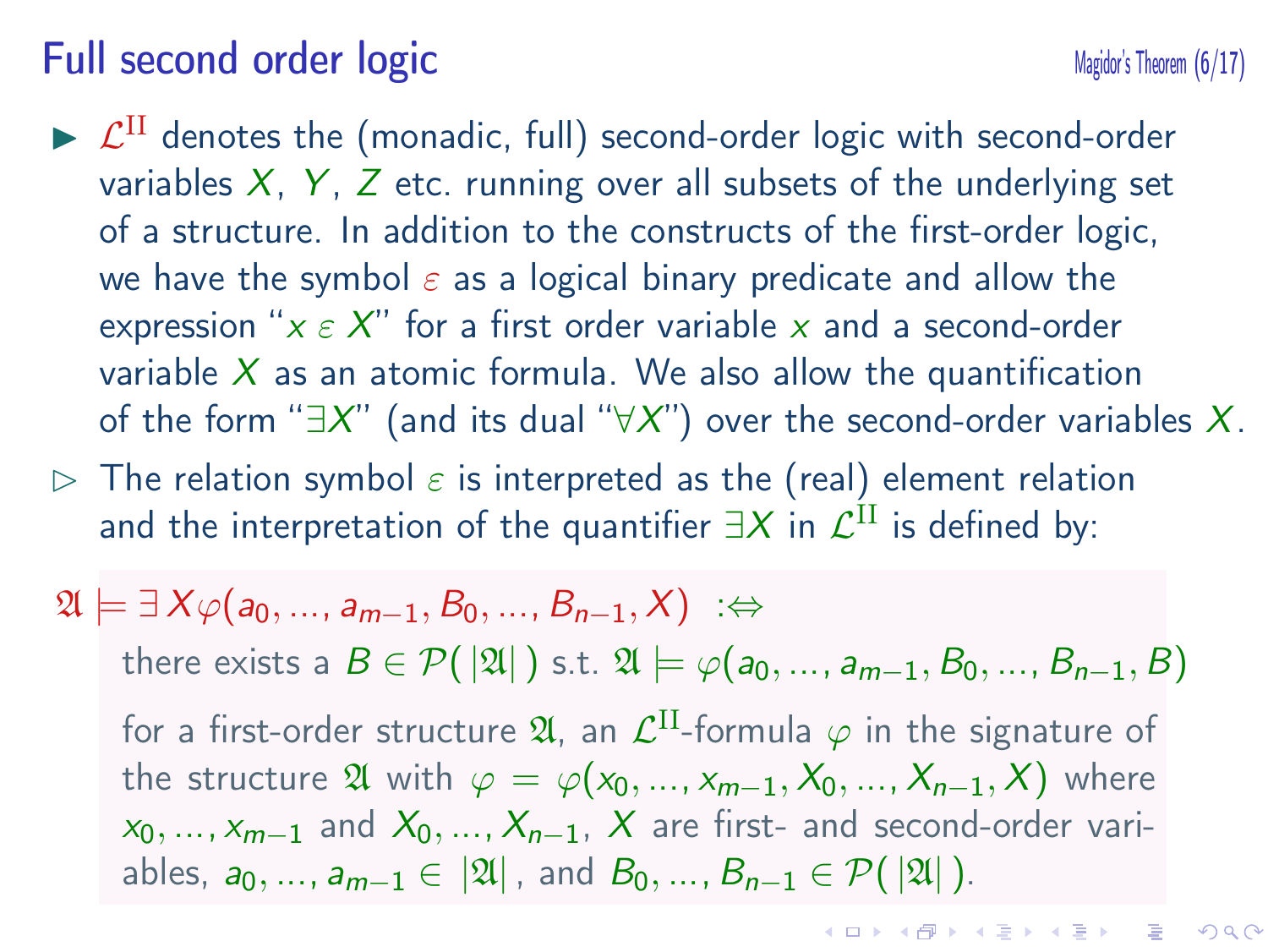#### Full second order logic  $(2/6)$  Magidor's Theorem (7/17)

- $\mathfrak{B} \prec_{\mathcal{L}^{\text{II}}} \mathfrak{A} \Rightarrow \mathfrak{B} \models \varphi(b_0, ..., b_{n-1})$  holds if and only if  $\mathfrak{A} \models$  $\varphi(b_0, ..., b_{n-1})$  holds for all formulas  $\varphi = \varphi(x_0, ...)$  in  $\mathcal{L}^{\text{II}}$  without free second-order variables, and for all  $b_0, ..., b_{n-1} \in |\mathfrak{B}|$ .
- $\triangleright$  Exclusion of second-order free variables and parameters in this context is natural because of the following trivial example:
- **Example 5.** Let  $\mathfrak{B} \subsetneq \mathfrak{A}$ . Let  $B = |\mathfrak{B}|$ . Then  $\mathfrak{A} \models \exists x \ (x \notin B)$  but  $\mathfrak{B} \models \neg \exists x \ (x \notin B).$
- **Theorem 6.** (M. Magidor [1971])  $\mathsf{LSS}(\mathcal{L}^{\text{II}}) = \{\kappa \,:\, \kappa \text{ is supercompact, or a limit of supercompact cardinals}\}.$
- **►** A cardinal  $\kappa$  is supercompact if, for any  $\lambda \geq \kappa$ , there are transitive class *M* and elementary embedding  $j: V \rightarrow M$  s.t.  $\kappa$  is the smallest ordinal moved by  $j$  (critical point of  $j$ : we denote these conditions as  $j: \mathsf{V} \xrightarrow{\prec}_{\kappa} M)$ ,  $j(\kappa) > \lambda$  and  $[M]$ *Back to the proof of Proposition 12.*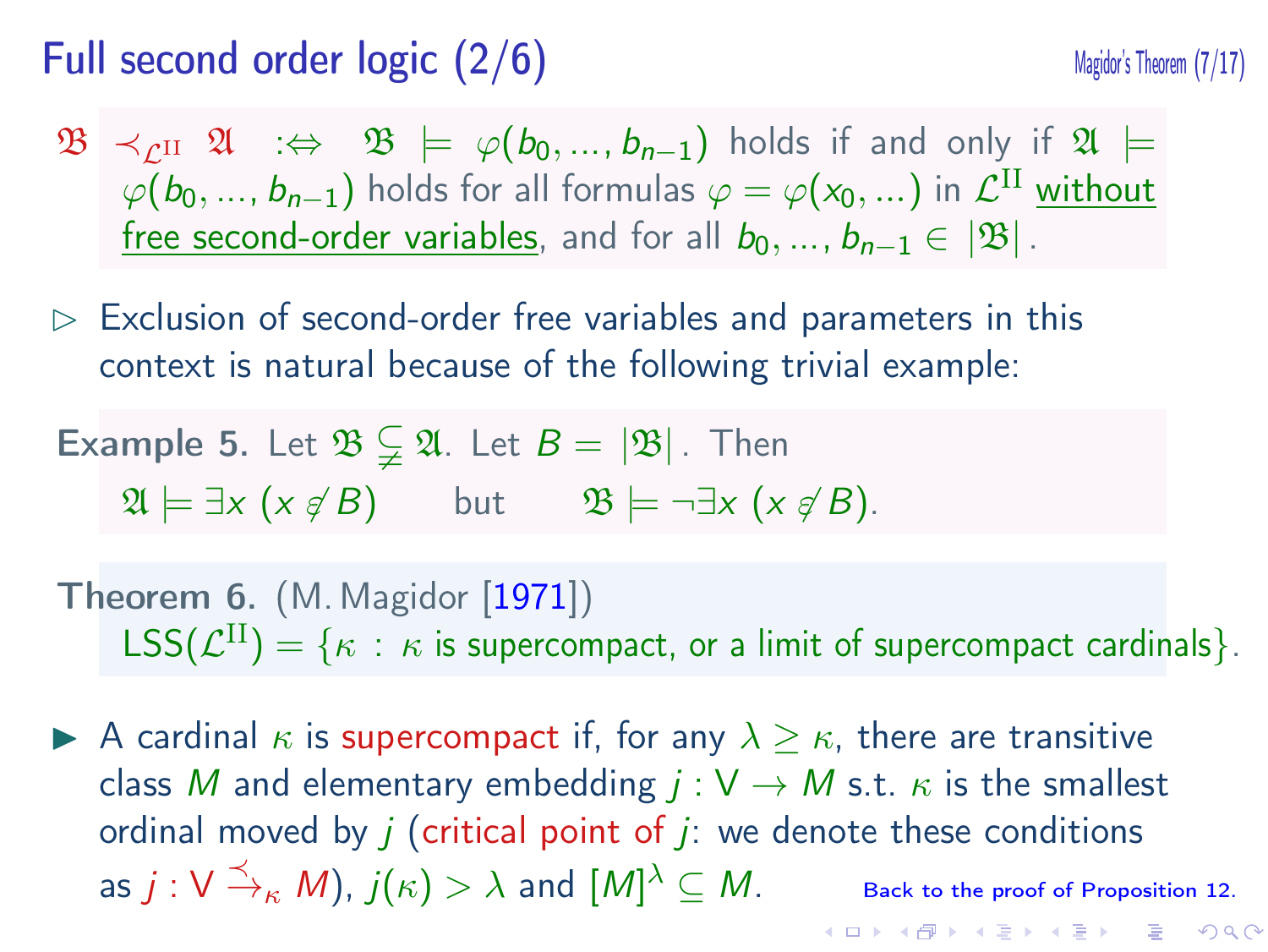### Full second order logic (3/6) Magidor's Theorem (8/17)

Theorem 6. (M. Magidor [1971])

Proof. "<sup>2</sup>": Since LSS( $\mathcal{L}^{II}$ ) is closed (Lemma 2b), it is enough to prove that supercompact cardinals belong to  $\mathsf{LSS}(\mathcal{L}^\text{II}).$ 

- **EXECUTE:** Suppose that  $\kappa$  is supercompact and  $\mathfrak{A}$  a structure in a countable signa- $\text{true. W.l.o.g.,} \|\mathfrak{A}\| \text{ is a cardinal } \lambda_0 < \lambda \text{ and let } \mathcal{S} \subseteq [\lambda_0]^{<\kappa} \ (= [|\mathfrak{A}|]^{<\kappa}).$
- $\blacktriangleright$  Let  $j: V \xrightarrow{\prec} K M$  be s.t.  $j(\kappa) > \lambda$  and  $[M]^{\lambda} \subseteq M$ .

 $\mathsf{LSS}(\mathcal{L}^{\text{II}}) = \{\kappa : \kappa \text{ is supercompact, or a limit of supercompact cardinals}\}.$ 

 $\rhd$  Then  $\mathfrak{A},j(\mathfrak{A})\restriction j''\lambda_0,\ \ j\restriction \lambda_0\in M,\ \ M\models j\restriction \lambda_0:\mathfrak{A}\stackrel{\cong}{\to}j(\mathfrak{A})\restriction j''\lambda_0$  and  $\mathcal{P}(\ |\mathfrak{A}|\ )^{\sf V}=\mathcal{P}(\ |\mathfrak{A}|\ )^{\sf M}.$  For any  $\mathcal{L}^{\rm II}$ -formula  $\varphi=\varphi({\sf x}_0,...)$  without free second order variables, and any  $a_0, ... \in |\mathfrak{A}|$ ,

$$
M \models j(\mathfrak{A}) \models \varphi(j(a_0),...) \Leftrightarrow V \models \mathfrak{A} \models \varphi(a_0,...)
$$
  

$$
\Leftrightarrow M \models \mathfrak{A} \models \varphi(a_0,...) \Leftrightarrow M \models j(\mathfrak{A}) \upharpoonright j''\lambda_0 \models \varphi(j(a_0),...).
$$

- ▶ Thus  $M \models j(\mathfrak{A}) \restriction j''\lambda_0 \prec_{\mathcal{L}^{\text{II}}} j(\mathfrak{A}),$  $||j(\mathfrak{A}) \restriction j''\lambda_0|| < j(\kappa), j(S) = j''S \subseteq |j(\mathfrak{A}) \restriction j''\lambda_0|.$
- <sup>▷</sup> By elementarity, <sup>V</sup> *<sup>|</sup>*<sup>=</sup> there is <sup>B</sup> *<sup>≺</sup>L*II <sup>A</sup> s.t. *<sup>S</sup> ⊆ |*B*<sup>|</sup>* and *<sup>∥</sup>*B*<sup>∥</sup> < κ*.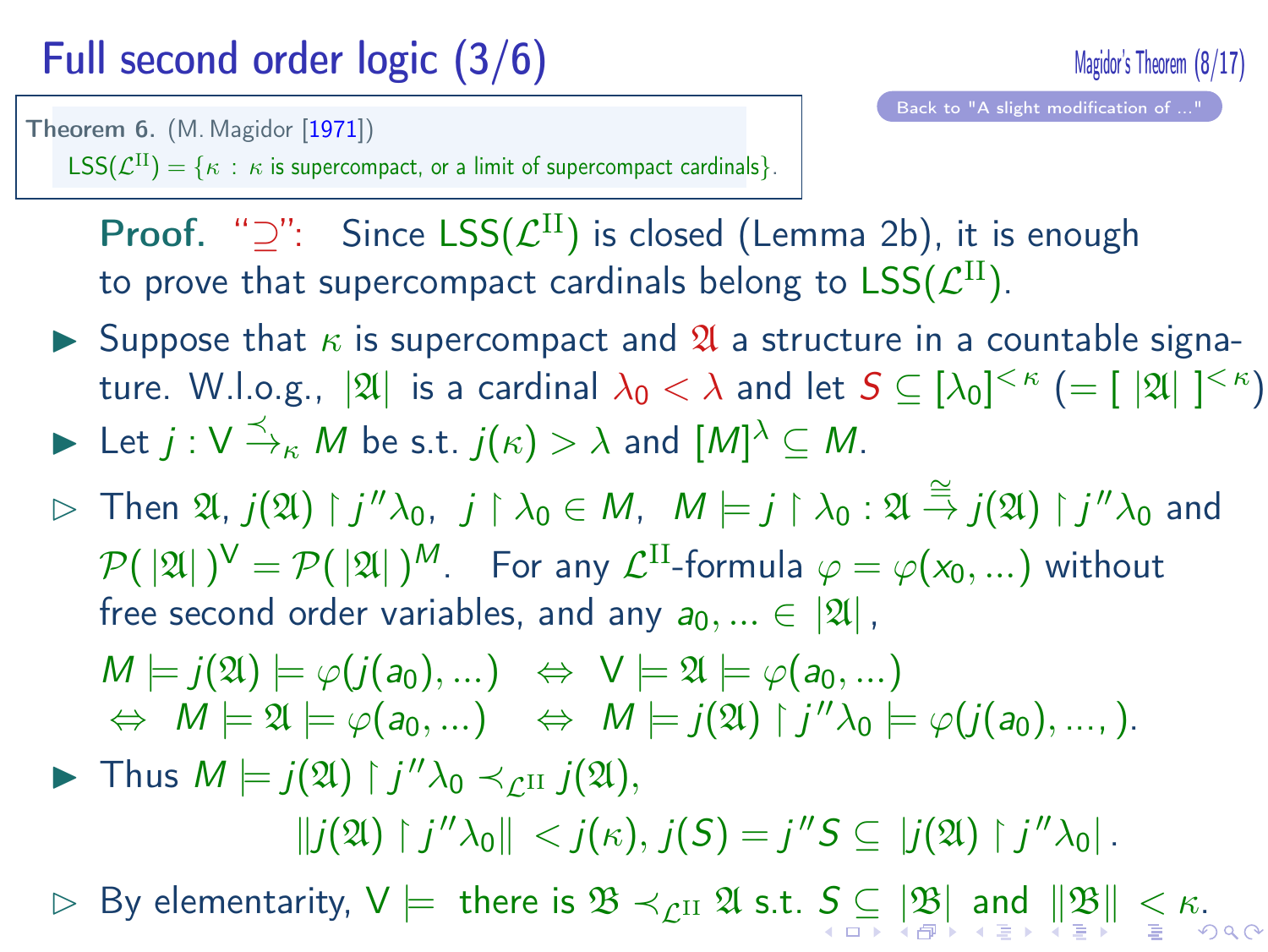#### Full second order logic  $(4/6)$  Magidor's Theorem (9/17)

Theorem 6. (M. Magidor [1971])  $\mathsf{LSS}(\mathcal{L}^{\mathrm{II}}) = \{ \kappa \, : \, \kappa \text{ is supercompact, or a limit of supercompact cardinals} \}.$ 

"*⊆*": The proof of this direction uses the following characterization of supercompact cardinals by Magidor:

Theorem 7. (M. Magidor [1971], see Theorem 22.10 [Kanamori])

A cardinal *κ* is supercompact

 $\Leftrightarrow$  for class many  $\zeta > \kappa$ , there is  $\alpha < \kappa$  with  $e: V_\alpha \stackrel{\prec}{\to}_\delta V_{\zeta + \omega}$ for a  $\delta < \alpha$  s.t.  $e(\delta) = \kappa$ .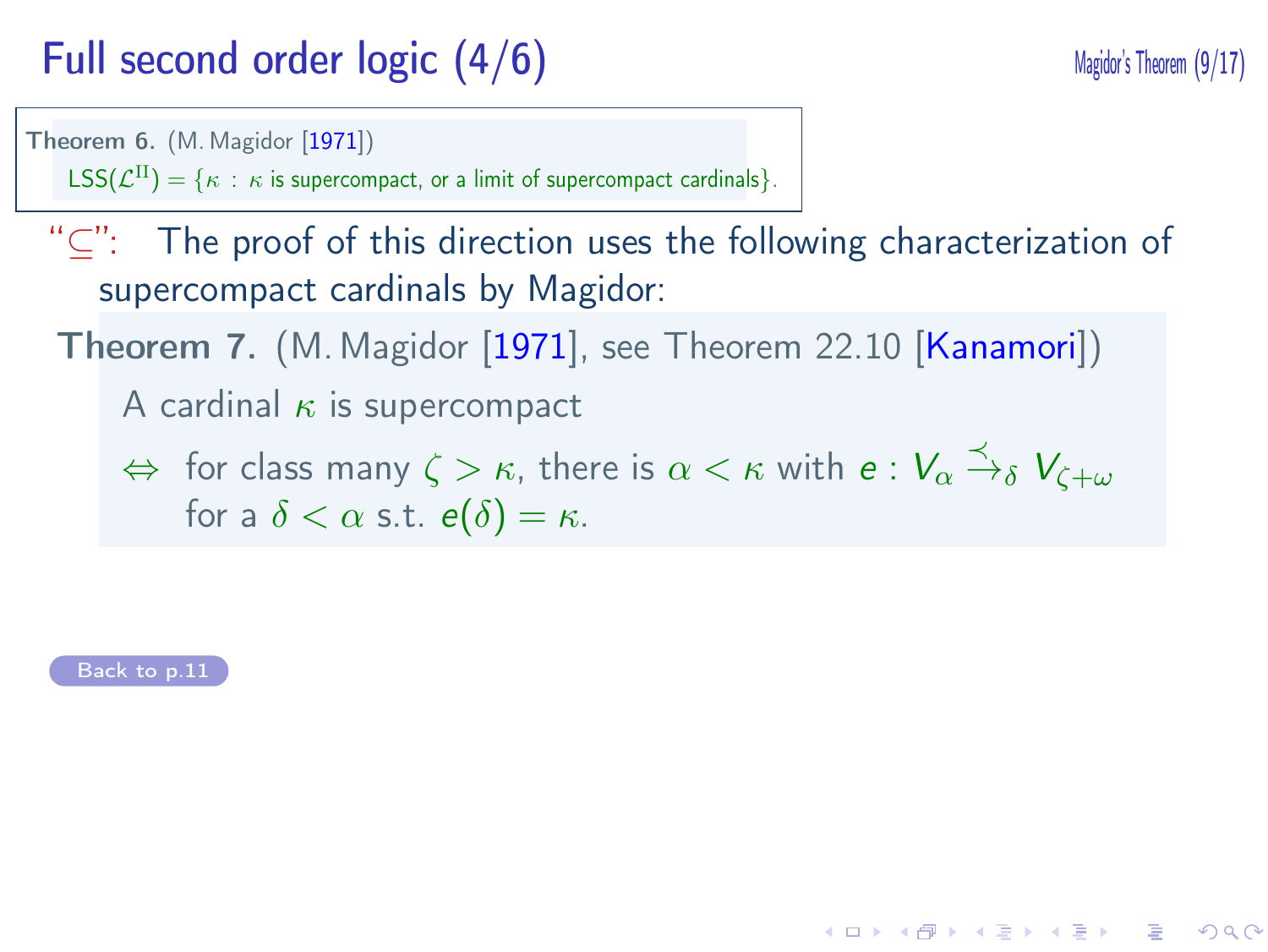#### Full second order logic (5/6) Magidor's Theorem (10/17)

Theorem 6. (M. Magidor [1971])  $\mathsf{LSS}(\mathcal{L}^{\mathrm{II}}) = \{ \kappa \, : \, \kappa \text{ is supercompact, or a limit of supercompact cardinals} \}.$ 

"*⊆*": Assume that *κ ∈* LSS(*L* II) and suppose *µ < κ*. We have to show that there is a supercompact cardinal  $\delta$  with  $\mu < \delta \leq \kappa$ .

► First, note that there is an  $\mathcal{L}^{\text{II}}$ -sentence  $\varphi^*$  s.t.

▷ *⟨X, E⟩ |*= *φ ∗ ⇔ E* is well-founded and extensional binary relation and *mcol*( $\langle X, E \rangle$ ) =  $\langle V_{\gamma}, \in \rangle$  for some  $\gamma$ . For each  $\lambda \geq \kappa$ , let  $\mathfrak{A}_{\lambda} = \langle V_{\lambda+\omega}, \kappa, \in \rangle$ . By the choice of  $\kappa$ , there is  $\mathfrak{B}_{\mu,\lambda} \prec_{\mathcal{L}^{\text{II}}} \mathfrak{A}_{\lambda} \text{ s.t.}$  (1)  $\mu \subseteq |\mathfrak{B}_{\mu,\lambda}|$  and (2)  $||\mathfrak{B}_{\mu,\lambda}|| < \kappa$ .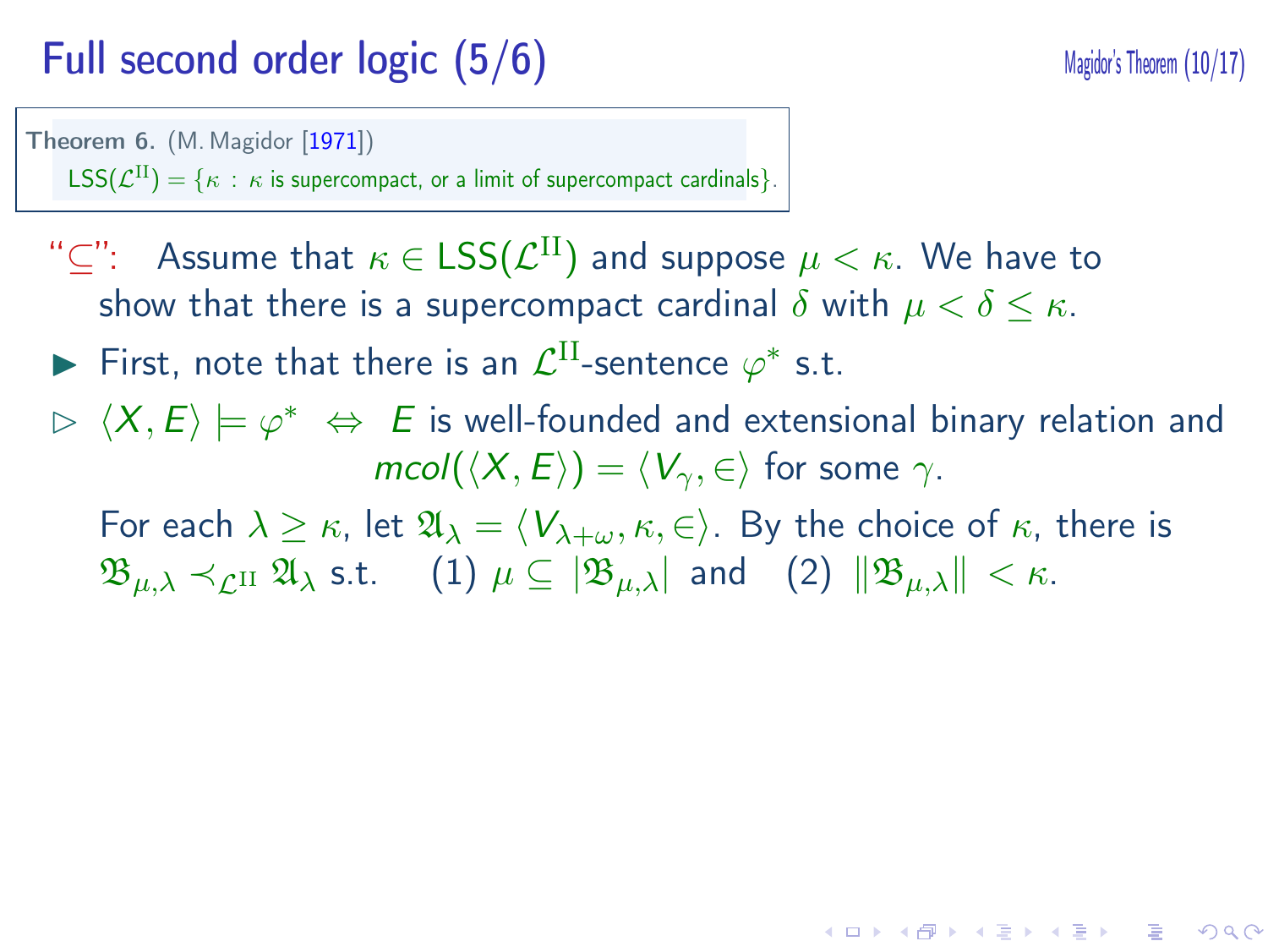### Full second order logic (6/6) Magidor's Theorem (11/17)

 $\mathsf{LSS}(\mathcal{L}^{\mathrm{II}}) = \{ \kappa \, : \, \kappa \text{ is supercompact, or a limit of supercompact cardinals} \}.$  $\text{``$\subseteq$''}:$  Assume that  $\kappa \in \textsf{LSS}(\mathcal{L}^{\text{II}})$  and suppose  $\mu < \kappa$ . We have to show that there is a supercompact cardinal  $\delta$  with  $\mu < \delta \leq \kappa$ . ► First, note that there is an  $\mathcal{L}^{\text{II}}$ -sentence  $\varphi^*$  s.t.

 $\triangleright \langle X, E \rangle \models \varphi^* \Leftrightarrow E$  is well-founded and extension binary relation and *mcol*( $\langle X, E \rangle$ ) =  $\langle V_{\gamma}, \in \rangle$  for some  $\gamma$ . For each  $\lambda \geq \kappa$ , let  $\mathfrak{A}_{\lambda} = \langle V_{\lambda+\omega}, \kappa, \in \rangle$ . By the choice of  $\kappa$ , there is  $\mathfrak{B}_{\mu,\lambda} \prec_{\mathcal{L}^{\Pi}} \mathfrak{A}_{\lambda}$  s.t. (1)  $\mu \subseteq |\mathfrak{B}_{\mu,\lambda}|$  and (2)  $||\mathfrak{B}_{\mu,\lambda}|| < \kappa$ .

Theorem 6. (M. Magidor [1971])

- ▶ We have  $\mathfrak{B}_{\mu,\lambda} \models \varphi^*$  by elementarity and since  $\mathfrak{A}_\lambda \models \varphi^*$ . Hence the Mostowski collapse of  $\mathfrak{B}_{\mu,\lambda}$  is of the form  $\langle V_\beta, \delta, \in \rangle$ . Let
- $e_{\mu,\lambda}: V_\beta \stackrel{\cong}{\to} \mathfrak{B}_{\mu,\lambda} \prec_{\mathcal{L}^{II}} \mathfrak{A}_{\mu,\lambda}$  be the inverse of Mostowski collapsing function.
- $\triangleright$  Then we have  $e_{\mu,\lambda} \upharpoonright \mu = id_{\mu}$  by (1). Hence the critical point  $\delta_{\mu,\lambda}$  of *e*<sub> $\mu, \lambda$ </sub> is somewhere between  $\mu$  and  $\kappa$  (i.e.  $\mu \leq \delta_{\mu, \lambda} \leq \kappa$ ).
- $\rhd$  Since there are only set many such cardinals, there is  $\mu \leq \delta^*_\mu \leq \kappa$ s.t. there are class many  $\lambda$ 's s.t.  $\delta_{\mu,\lambda}=\delta_{\mu}^*.$
- ▶ By Theorem 7 , it follows that  $\delta^*_\mu$  is supercompact.  $□$  (Theorem 6)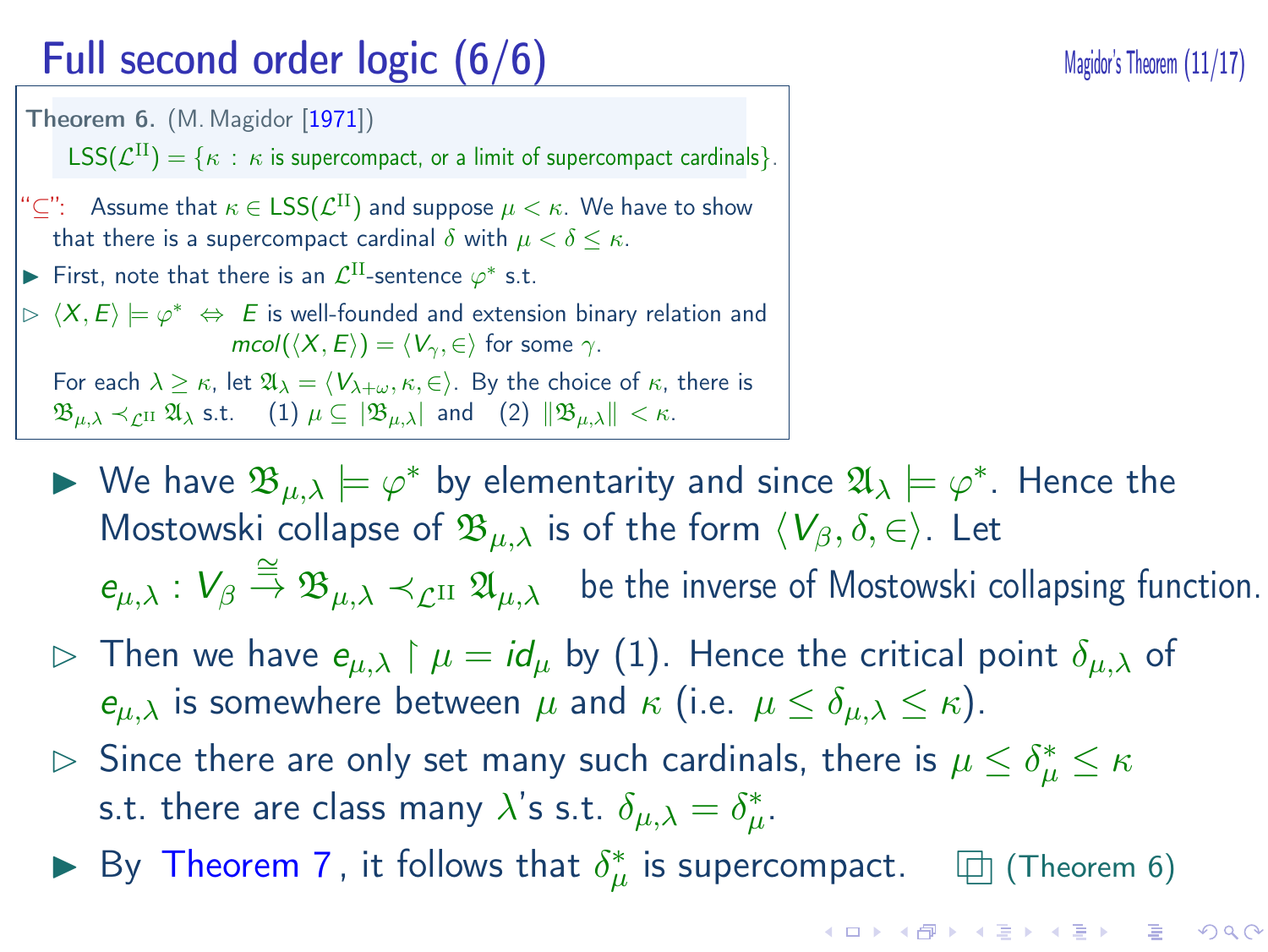#### A slight modification of Magidor's theorem Magidor Magidor Magidor Magidor Magidor 12/17)

Theorem 6. (M. Magidor [1971])

 $\mathsf{LSS}(\mathcal{L}^{\mathrm{II}}) = \{\kappa \,:\, \kappa \text{ is supercompact, or a limit of supercompact cardinals}\}.$ 

- ▶ The proof of "*⊇*" of Theorem 6. actually shows the following:
- $\triangleright$  Let  $\mathcal{L}^{\rm HO}$  denote the higher order logic that is the union of  $n$ th order logics for all  $n \in \omega$ .
- $\rhd$  Note that, if  $\mathcal{L}'$  has more expressive power than  $\mathcal L$  then we have  $\mathsf{LSS}(\mathcal{L}') \subseteq \mathsf{LSS}(\mathcal{L})$ .

```
Corollary 8. (M. Magidor [1971])
\mathsf{LSS}(\mathcal{L}^\mathrm{II}) = \mathsf{LSS}(\mathcal{L}^\mathrm{HO})= \{ \kappa : \kappa \text{ is supercompact, or a limit of supercompact cardinals} \}.
```
Proof. LSS(*L* II) *⊇* by the remark above LSS(*L* HO) *⊇* by a modification of the proof of Theorem 6. "*⊇*" *{κ* : *· · · } ⊇* LSS(*L* |{z} Theorem 6. "*⊆*" D<br>III (Corollary 8)<br>D → <∂→ < ≧ → < ≧ → ∑ → ⊙ < <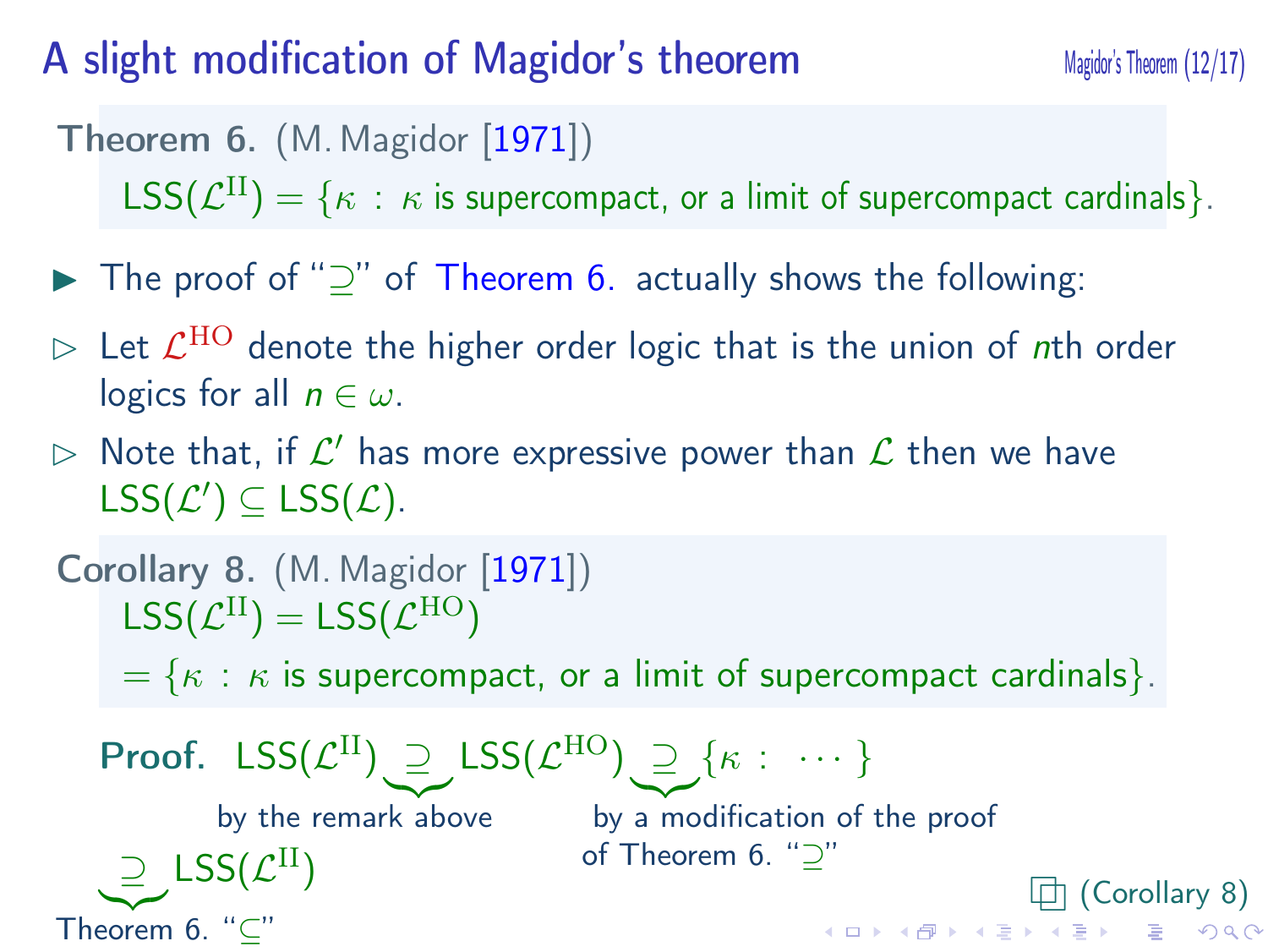#### The spectrum of compactness numbers of a logic Magidor's Theorem (13/17)

 $\blacktriangleright$  For a logic  $\mathcal{L}$ , the <u>c</u>ompactness spectrum of  $\mathcal{L}$  is defined as:

 $CS(\mathcal{L}) := \{ \kappa \in \text{Card} : \text{for any } \mathcal{L}\text{-theory } T \text{ (possibly of an uncountable }\}$ signature), of size *κ, T* is satisfiable if and only if all  $S \in [T]^{<\kappa}$  are satisfiable  $\}.$ 

▶ The strong compactness number of a logic *L* is defined as:

 $scn(\mathcal{L}) := min({\mathcal{K} \in \mathsf{Card} : \text{for any } \mathcal{L}\text{-theory } T \text{ (possibly of an uncountable)}}$ signature) of any size, *T* is satisfiable if and only if all  $S \in [T]^{< \kappa}$  are satisfiable)}.

**Lemma 9.** For a logic  $\mathcal{L}$ ,  $\{\kappa \in \text{Card} : \text{scr}(\mathcal{L}) \leq \kappa\} \subseteq \text{CS}(\mathcal{L})$ .

Proposition 10.

 $\mathsf{scn}(\mathcal{L}^{\text{II}}) \leq \mathsf{the}$  smallest extendible cardinal.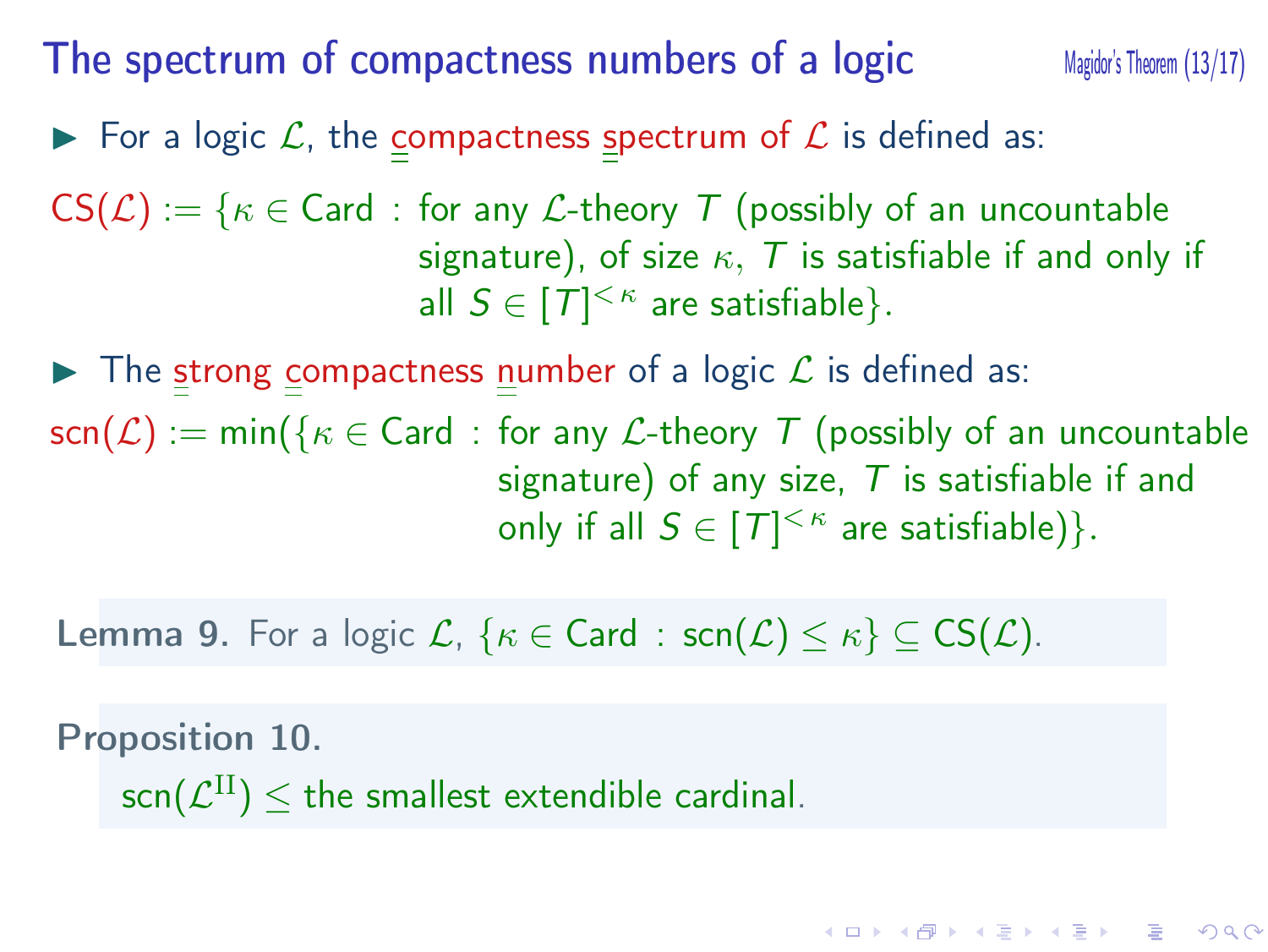#### The spectrum of compactness numbers of a logic  $(2/3)$  Magidor's Theorem  $(14/17)$

Proposition 10. (follows from Theorem 11 below.)  $\mathsf{scn}(\mathcal{L}^{\text{II}}) \leq \mathsf{the}$  smallest extendible cardinal.

- $\blacktriangleright$  A cardinal  $\kappa$  is extendible if, for any  $\eta > 0$ , there is  $j : V_{\kappa+\eta} \stackrel{\prec}{\to}_{\kappa} V_{\zeta}$ for some  $\zeta$  with  $\eta < j(\kappa)$ .
- $\blacktriangleright$  For a cardinal  $\kappa$ ,  $\mathcal{L}^{\text{II}}_{\kappa,\omega}$  is the logic defined like  $\mathcal{L}^{\text{II}}$  but also conjunction and disjunction of *< κ* many formulas are allowed (while the number of free variables in such formulas is always kept finite).
- Theorem 11. (M. Magidor [1971]), see Theorem 23.4 in [Kanamori] The following are equivalent for *κ > ω*:
- (a) *κ* is extendible.
- (b) for any  $\mathcal{L}^{\text{II}}_{\kappa,\omega}$ -theory  $\mathcal{T}^*$ , if all  $\mathcal{T} \in [\mathcal{T}^*]^{<\kappa}$  are satisfiable, then  $\mathcal{T}^*$ is also satisfiable.
- $\blacktriangleright$  *κ* is the least extendible cardinal  $\implies$   $\kappa = \textsf{scn}(\mathcal{L}^{\text{II}}_{\kappa,\omega}) \ge \textsf{scn}(\mathcal{L}^{\text{II}}).$ by Theorem 11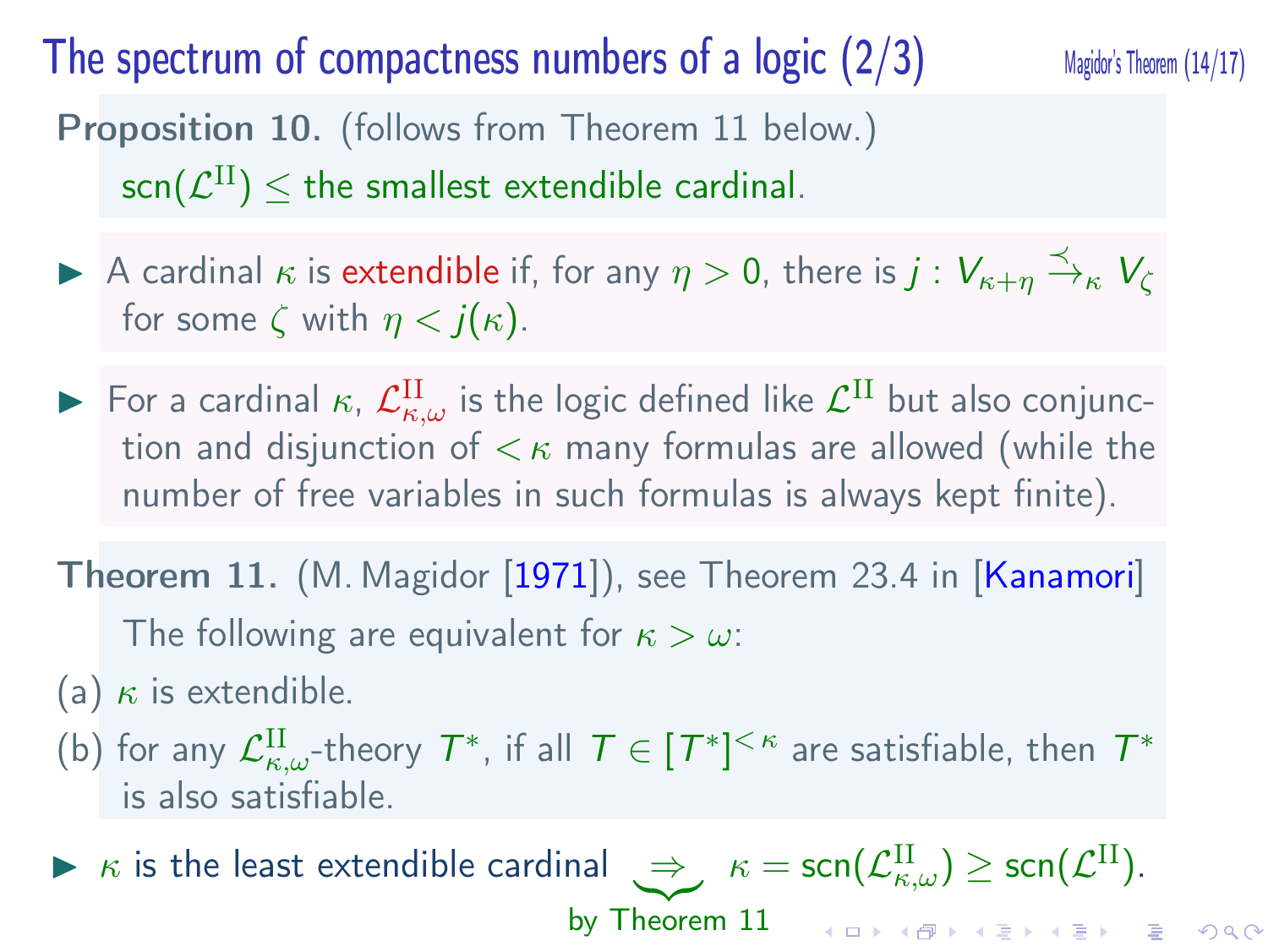#### The spectrum of compactness numbers of a  $logic$   $(3/3)$  Magidor's Theorem (15/17)

I will go into more detail of the following theorems in my next talk on Jun 1.:

Theorem?? 12. (M. Magidor) Let  $\kappa$  be the least extendible cardinal.  $\mathsf{T}$ hen  $\mathsf{scr}(\mathcal{L}^{\mathrm{II}}) = \mathsf{scr}(\mathcal{L}_{\kappa,\omega}^{\mathrm{II}}) = \kappa.$ 

**Theorem 13.** If  $\kappa$  is  $\sigma$ -closed-gen. supercompact, then  $\kappa \in \text{LSS}(\mathcal{L}^{\kappa_0}_{stat})$ .

#### Theorem?? 14.

If *κ* is *σ*-closed-gen. super-almost-huge, then  $\textsf{scn}(\mathcal{L}^{\textsf{N0}}_{\textsf{stat}}) \leq \kappa$ .

(Theorem 14 is false in this form: for a correct version of the theorem see the slides of the next talk).

 $\triangleright$  Note that  $\sigma$ -closed-gen. supercompact/super-almost-huge cardinals can be "small". For example,  $\aleph_n$  for any  $n \geq \aleph_2$  can be *σ*-closed-gen. supercompact/super-almost-huge. $\mathcal{A}(\bigoplus_{i=1}^n\mathcal{F})\mathcal{A}_i\subseteq\mathcal{F}\mathcal{F} \rightarrow \mathcal{A}(\bigoplus_{i=1}^n\mathcal{F})\mathcal{F}.$  $\Box$ 

 $2990$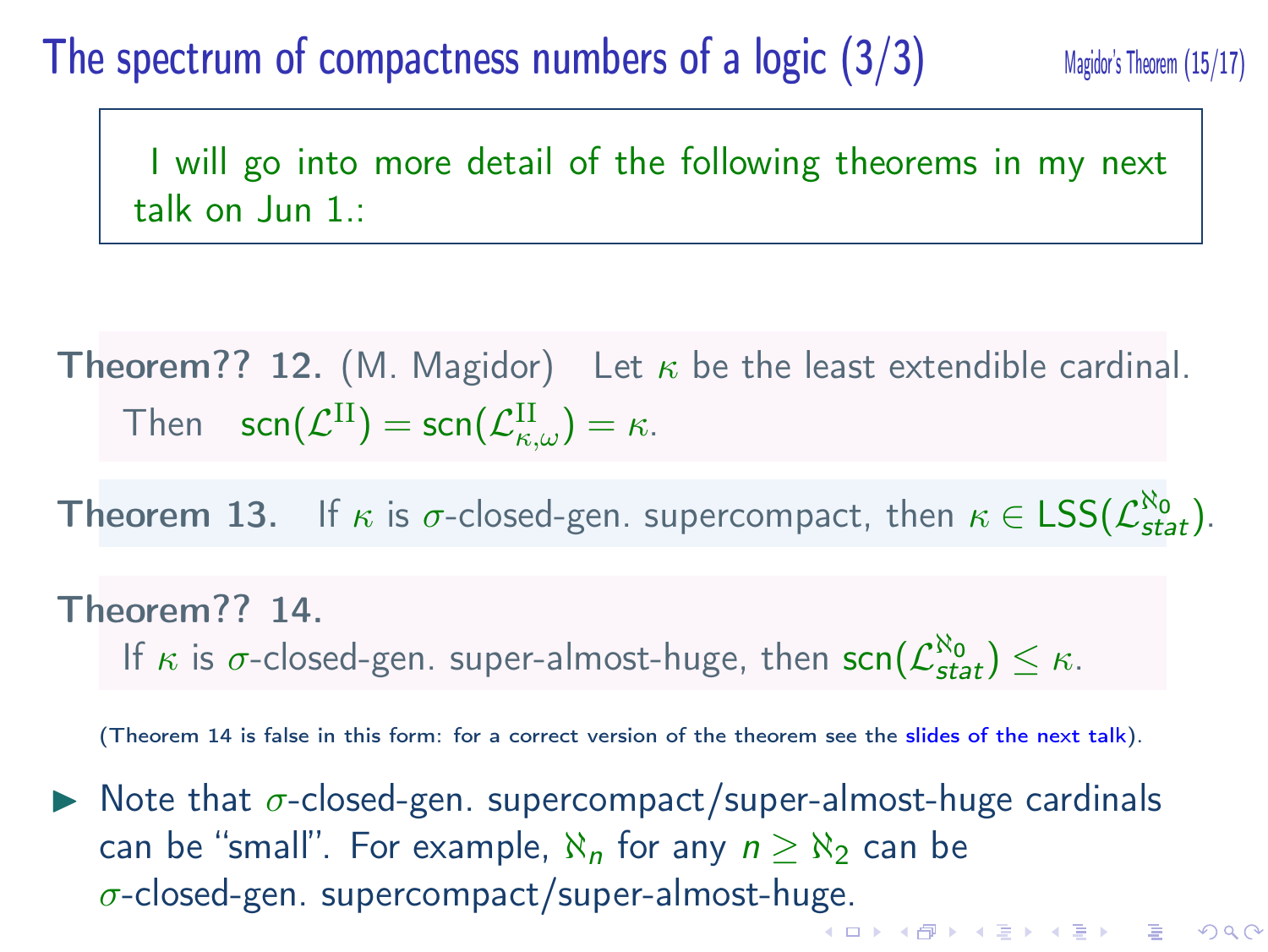#### Generically large cardinals Magidor's Theorem (16/17)

#### $\blacktriangleright$  For a class  $P$  of p.o.s,

A cardinal *κ* is generically supercompact by *P* (*P* gen. supercompact, for short) if, for any  $\lambda \geq \kappa$ , there is  $\mathbb{P} \in \mathcal{P}$  s.t., for a  $(V,\mathbb{P})$ -generic  $\mathbb G$  there are  $j$ ,  $M\subseteq V[\mathbb G]$  with  $\mathsf{V}[\mathbb G]\models j:\mathsf{V}\xrightarrow{\preceq_\kappa} M,$  $j(\kappa) > \lambda$  and  $j''\lambda \in M$ .

A cardinal *κ* is generically super-almost-huge by *P* (*P* gen. superhuge, for short) if, for any  $\lambda \geq \kappa$ , there is  $\mathbb{P} \in \mathcal{P}$  s.t., for a  $(V,\mathbb{P})$ -generic  $\mathbb G$  there are  $j$ ,  $M\subseteq V[\mathbb G]$  with  $\mathsf{V}[\mathbb G]\models j:\mathsf{V}\xrightarrow{\preceq_\kappa} M,$  $j(\kappa) > \lambda$  and  $j''\mu \in M$  for all  $\mu < j(\kappa)$ .

**Theorem 13.** If  $\kappa$  is  $\sigma$ -closed-gen. supercompact, then  $\kappa \in \text{LSS}(\mathcal{L}^{\kappa_0}_{stat})$ .

#### Theorem?? 14.

If *κ* is *σ*-closed-gen. super-almost-huge, then  $scr(\mathcal{L}^{\aleph_0}_{stat}) \leq \kappa$ .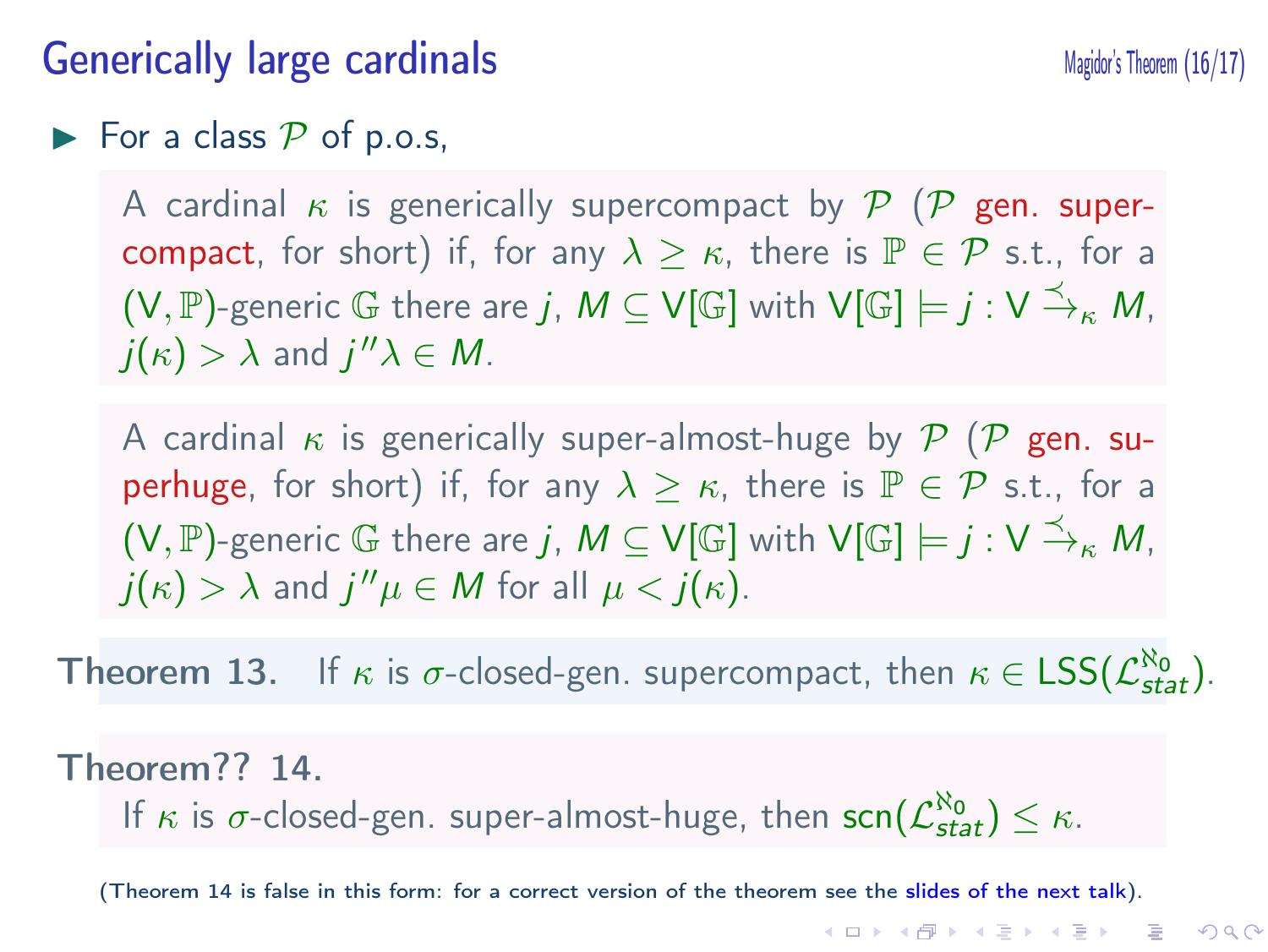#### Thank you for your attention! ご清聴ありがとうございました. <u>NALL TAR VALIK ATTANTIANI</u>  $\frac{1}{2}$ **4** 韓国語 한국어

관심을 가져 주셔서 감사합니다

**2** 中国語・簡体字 简体中文

**3** 中国語・繁体字 繁體中文

谢谢您的倾听。

Gracias por su atención. Dziękuję za uwagę. Grazie per l'attenzione. Dank u voor uw aandacht. Ich danke Ihnen für Ihre Aufmerksamkeit.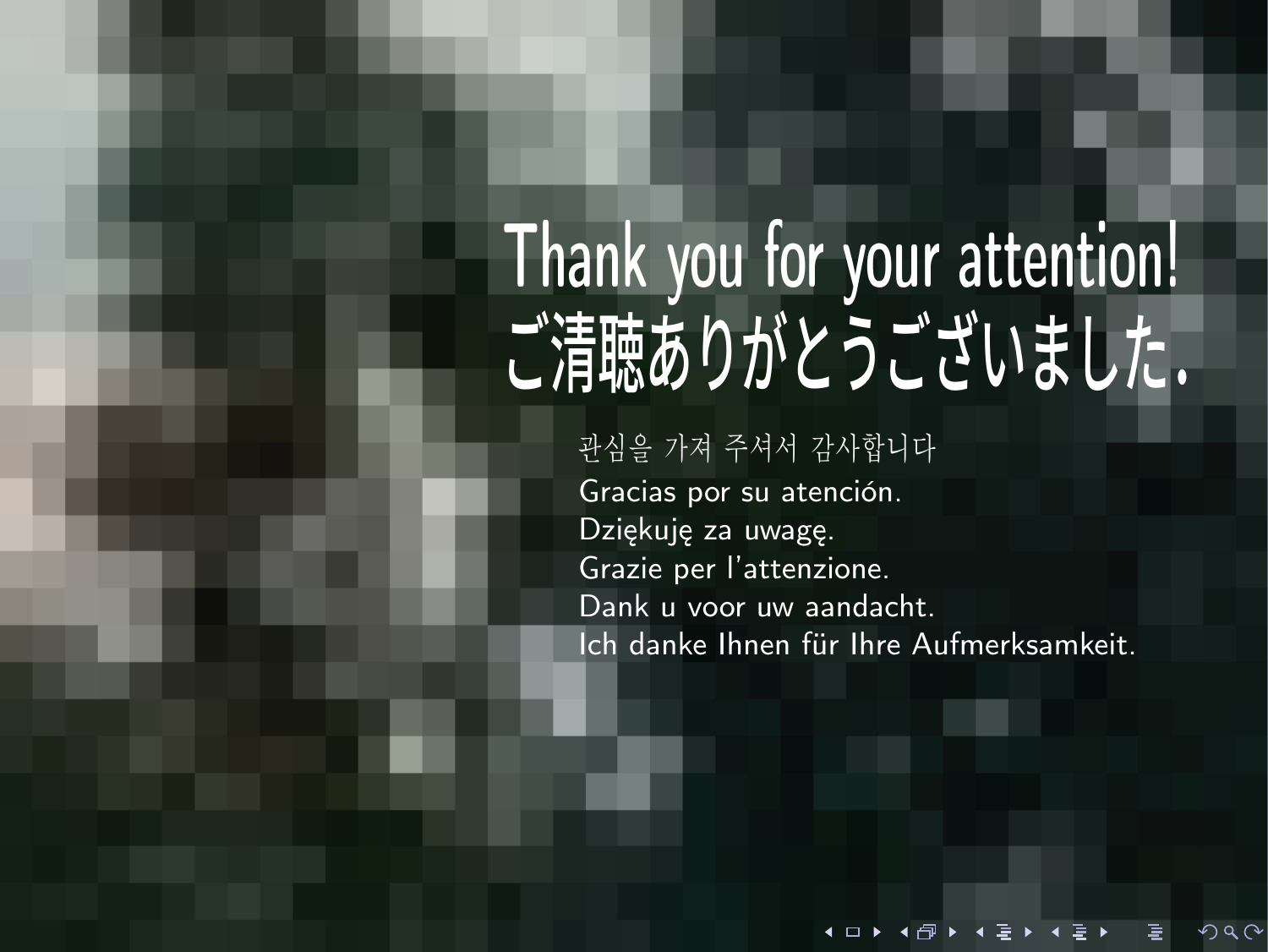#### On the restriction to countable signatures

Lemma 2a. For a logic  $\mathcal L$  (with natural properties expected to a "logic"), we have

LSS( $\mathcal{L}$ ) = { $\mu \in$  Card : for any structure  $\mathfrak A$  with a signature of size  $\lt \mu$ , there is  $\mathfrak{B} \lt \mathfrak{L} \mathfrak{A}$  s.t.  $\|\mathfrak{B}\| \lt \mu$ .

**Proof.** " $\subseteq$ ": Suppose that  $\mu \in \text{LSS}(\mathcal{L})$  and let  $\mathfrak{A}$  be a structure with a signature of size  $\nu < \mu$ . W.l.o.g., we may assume that  $\mathfrak A$  is a relational structure and  $\mathfrak{A} = \langle |\mathfrak{A}|, R_{n,\alpha} \rangle_{n \in \omega, \alpha < \nu}$  where  $R_{n,\alpha}$  is an *n*-ary relation on  $|\mathfrak{A}|$  for  $n \in \omega$  and  $\alpha < \nu$ . We may also assume, w.l.o.g., that  $||\mathfrak{A}|| \geq \mu$  and  $\nu \subseteq |\mathfrak{A}|$ .

 $\rhd$  Let  $R_n := \bigcup_{\alpha < \nu} {\{\alpha\}} \times R_{n,\alpha}$  for each  $n \in \omega$ . Let  $\mathfrak{A}^- := \langle |\mathfrak{A}|, R_n \rangle_{n \in \omega}$ . Applying our assumption on  $\mu$ , we find  $\mathfrak{B}^- \prec_{\mathcal{L}} \mathfrak{A}^-$  with *∥*B<sup>*−*</sup>*∥ < μ* and *ν* ⊆ |B<sup>*−*</sup>*|*. By the last condition, we can reconstruct a submodel B of A from B*−* with the same underlying set and  $\mathfrak{B} \prec_{\mathcal{L}} \mathfrak{A}$ .